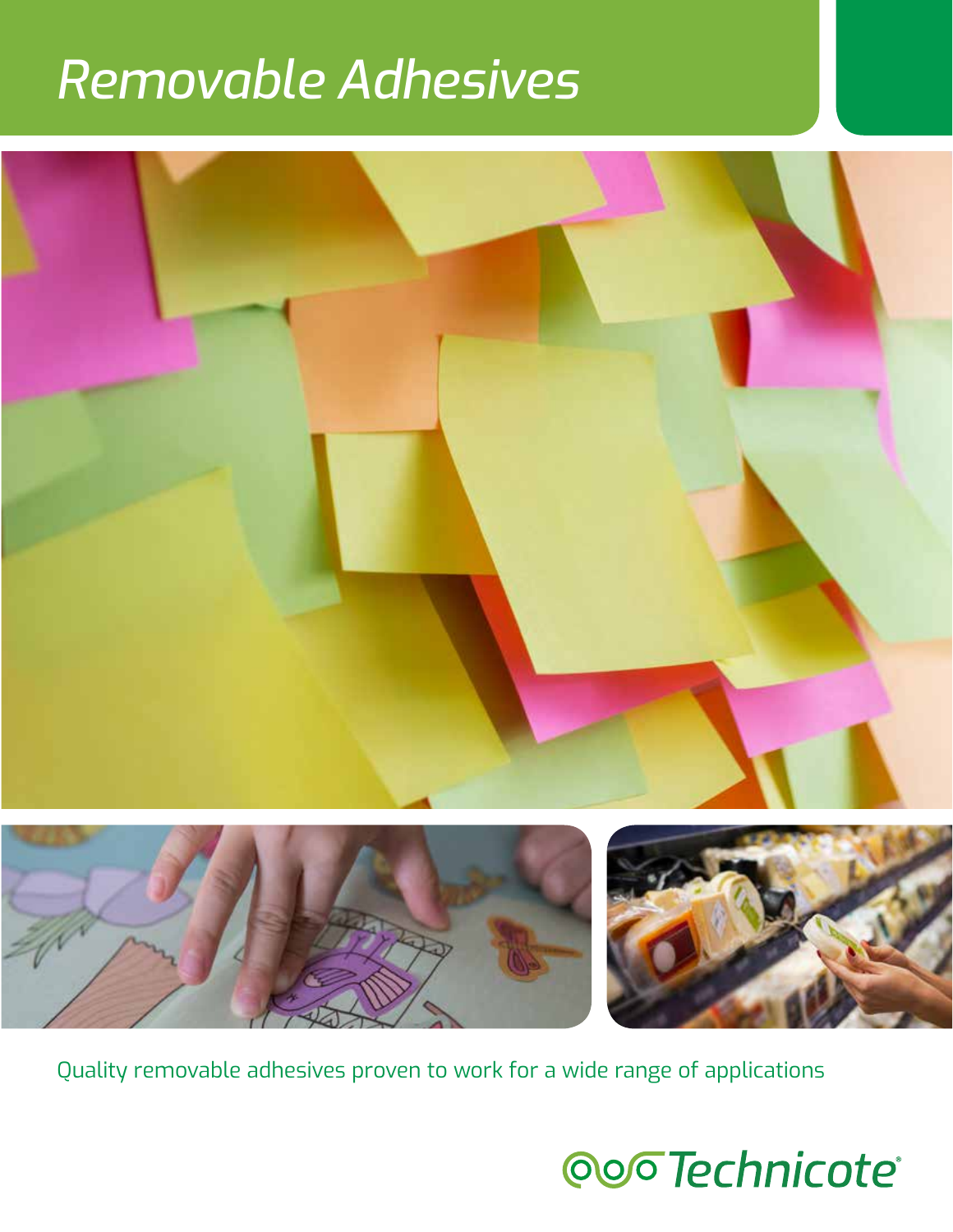**Technicote** is a leader in the industry of removable adhesives. Our proven line of products have been tested and certified by trusted end-user partners. Technicote's innovative microsphere technology provides easy removal and clean up and are the right choice for a wide range of applications including credit cards, direct mail, and glass. The removable adhesive line is stocked for easy ordering and 2-day shipping.



#### **TM55** *Repositionable*

A specialty microsphere repositionable acrylic adhesive designed for roll to roll applications. With microspheres measuring 10 and 250 microns there is less contact with substrates that allows for less peeling after being repositioned. This adhesive removes cleanly from most papers and a wide variety of substrates.

# **Peel Test Performance**

Compared to available conventional adhesives, microsphere adhesion technology creates limited physical contact that results in easy removal and stable peel over time.

**Conventional Adhesive Microsphere Adhesive**

**D** FACESTOCK **D** ADHESIVE **CALL ADELINER** 

Technicote® is a registered trademark of Technicote, Inc.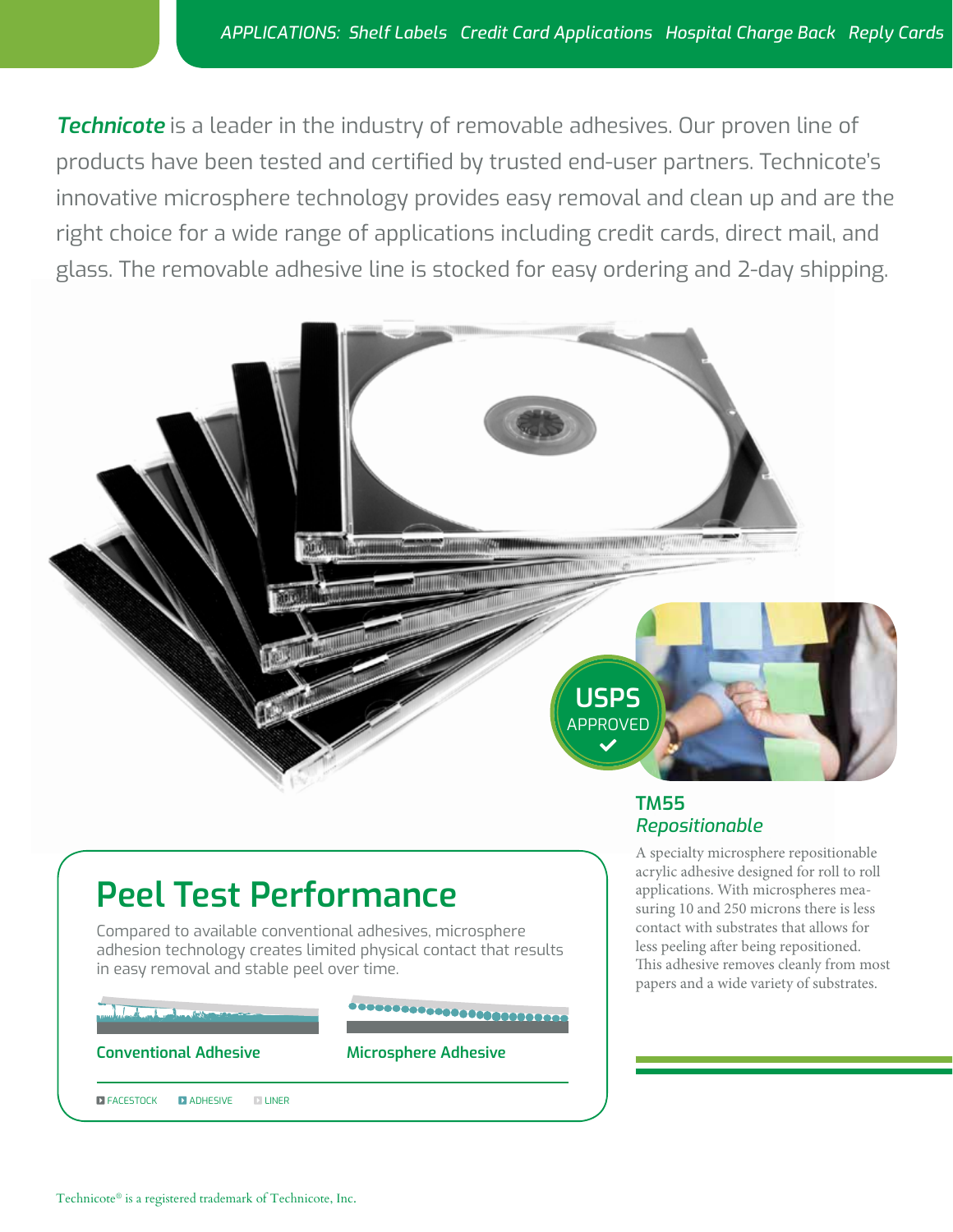

### **TR1** *Ultra Removable*

A specialty acrylic adhesive designed for clean removability from plastics and painted metal. Not recommended for curved or textured surfaces. Complies with FDA 175.105 for indirect food contact.



**TR440** *Removable*

A specialty clear acrylic adhesive showing good initial removable tack with high shear and high removable adhesion. This adhesive has excellent clarity and minimum cold flow. Good removability on a wide range of substrates including corrugated and many plastic surfaces.



### **TR445** *Removable*

A specialty acrylic adhesive showing good to low initial tack with low shear and outstanding removable adhesion with good clarity and minimum cold flow. Excellent removability on a wide range of substrates. Not recommended for curved or textured surfaces.



#### **TR447** *Removable*

A general purpose, removable rubber based emulsion adhesive featuring good initial tack and moderate adhesion. It has limited plasticizer, UV and solvent resistance. This is a standard removable adhesive for tape reels, computer disks and kids stickers.

# **ADHESIVE AGGRESSION SCALE**

| $\bullet$<br>ADHESIVE STRENGTH<br>$\mathbf 0$ | <b>TR447</b><br>Removable     |
|-----------------------------------------------|-------------------------------|
|                                               | <b>TR445</b><br>Removable     |
|                                               | <b>TR440</b><br>Removable     |
|                                               | TR1<br><u>Ultra Removable</u> |
|                                               | <b>TM55</b><br>Repositionable |
|                                               | REMOVAL THAT IS<br>Clean      |

**Easy!**

*For data sheets or more information about Technicote Removable Adhesives, contact your sales representative or visit technicote.com.*